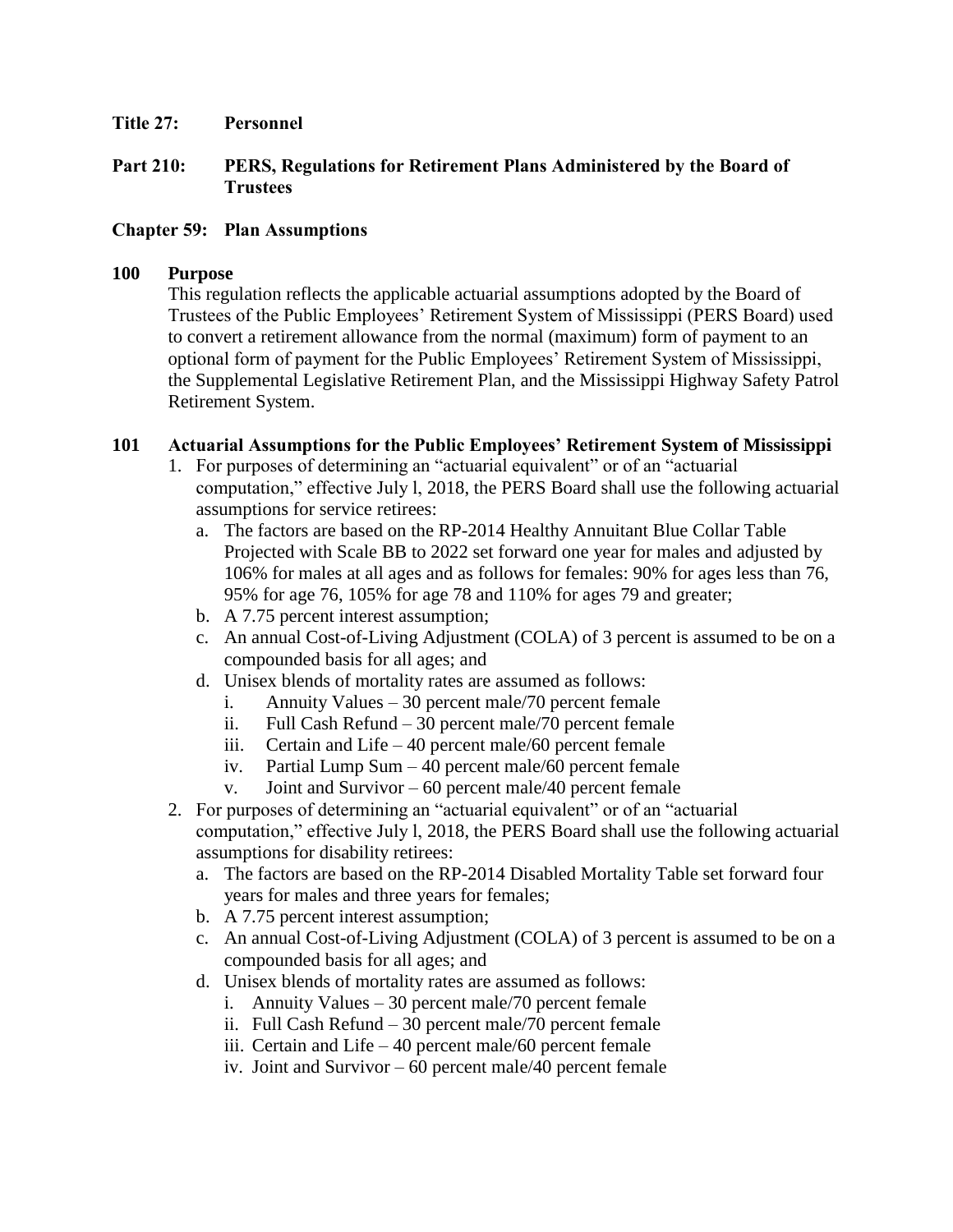# **102 Actuarial Assumptions for the Supplemental Legislative Retirement Plan**

- 1. For purposes of determining an "actuarial equivalent" or of an "actuarial computation," effective July l, 2018, the PERS Board shall use the following actuarial assumptions for service retirees:
	- a. The factors are based on the RP-2014 Healthy Annuitant Blue Collar Table Projected with Scale BB to 2022 set forward one year for males and adjusted by 106% for males at all ages and as follows for females: 90% for ages less than 76, 95% for age 76, 105% for age 78 and 110% for ages 79 and greater;
	- b. A 7.75 percent interest assumption;
	- c. An annual Cost-of-Living Adjustment (COLA) of 3 percent is assumed to be on a compounded basis for all ages; and
	- d. Unisex blends of mortality rates are assumed as follows:
		- i. Annuity Values 30 percent male/70 percent female
		- ii. Full Cash Refund 30 percent male/70 percent female
		- iii. Certain and Life 40 percent male/60 percent female
		- iv. Partial Lump Sum 40 percent male/60 percent female
		- v. Joint and Survivor 60 percent male/40 percent female
- 2. For purposes of determining an "actuarial equivalent" or of an "actuarial computation," effective July l, 2018, the PERS Board shall use the following actuarial assumptions for disability retirees:
	- a. The factors are based on the RP-2014 Disabled Mortality Table set forward four years for males and three years for females;
	- b. A 7.75 percent interest assumption;
	- c. An annual Cost-of-Living Adjustment (COLA) of 3 percent is assumed to be on a compounded basis for all ages; and
	- d. Unisex blends of mortality rates are assumed as follows:
		- i. Annuity Values 30 percent male/70 percent female
		- ii. Full Cash Refund 30 percent male/70 percent female
		- iii. Certain and Life 40 percent male/60 percent female
		- iv. Joint and Survivor 60 percent male/40 percent female

#### **103 Actuarial Assumptions for the Mississippi Highway Safety Patrol Retirement System**

- 1. For purposes of determining an "actuarial equivalent" or of an "actuarial computation," effective July l, 2018, the PERS Board shall use the following actuarial assumptions for service retirees:
	- a. The factors are based on the RP-2014 Healthy Annuitant Blue Collar Table Projected with Scale BB to 2022 set forward one year for males and adjusted by 106% for males at all ages and as follows for females: 90% for ages less than 76, 95% for age 76, 105% for age 78 and 110% for ages 79 and greater;
	- b. A 7.75 percent interest assumption;
	- c. An annual Cost-of-Living Adjustment (COLA) of 3 percent is assumed to be on a compounded basis for all ages; and
	- d. 100 percent male mortality rates are assumed for all option factors.
- 2. For purposes of determining an "actuarial equivalent" or of an "actuarial computation," effective July l, 2018, the PERS Board shall use the following actuarial assumptions for disability retirees: